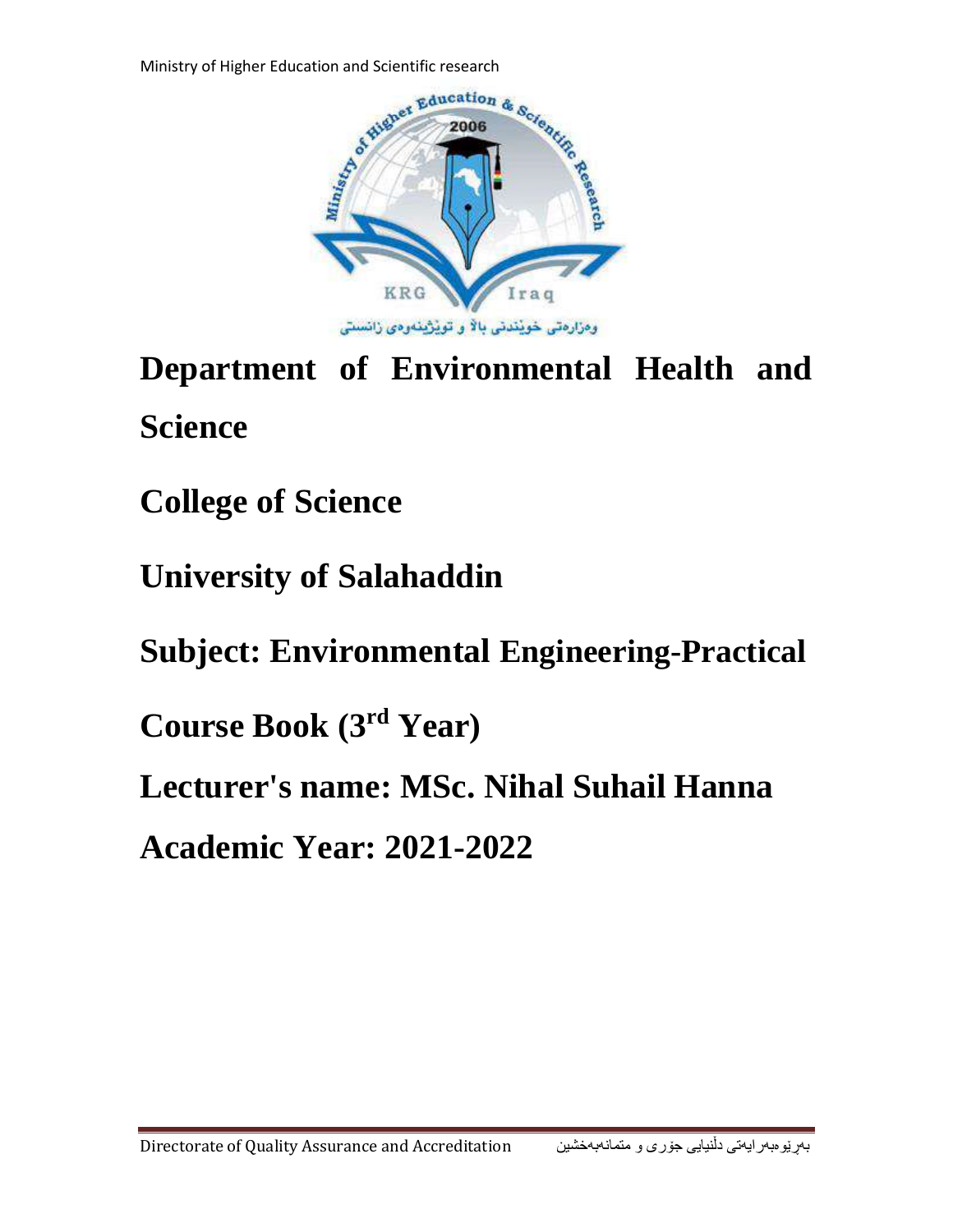| 1. Course name                   | <b>Environmental Engineering (Practical)</b>                                                                                                                                                                                                                                                                                                                                                                                                                                                                                                                                                                                                                                                                                                                                                                                                                    |
|----------------------------------|-----------------------------------------------------------------------------------------------------------------------------------------------------------------------------------------------------------------------------------------------------------------------------------------------------------------------------------------------------------------------------------------------------------------------------------------------------------------------------------------------------------------------------------------------------------------------------------------------------------------------------------------------------------------------------------------------------------------------------------------------------------------------------------------------------------------------------------------------------------------|
| 2. Lecturer in charge            | Nihal S. Hanna                                                                                                                                                                                                                                                                                                                                                                                                                                                                                                                                                                                                                                                                                                                                                                                                                                                  |
| 3. Department/ College           | Environmental Health and Science/Science                                                                                                                                                                                                                                                                                                                                                                                                                                                                                                                                                                                                                                                                                                                                                                                                                        |
| 4. Contact                       | e-mail: nihal.hanna@su.edu.krd                                                                                                                                                                                                                                                                                                                                                                                                                                                                                                                                                                                                                                                                                                                                                                                                                                  |
|                                  | Tel: (optional)                                                                                                                                                                                                                                                                                                                                                                                                                                                                                                                                                                                                                                                                                                                                                                                                                                                 |
| 5. Time (in hours) per           | Practical: 2 hours per week                                                                                                                                                                                                                                                                                                                                                                                                                                                                                                                                                                                                                                                                                                                                                                                                                                     |
| week                             |                                                                                                                                                                                                                                                                                                                                                                                                                                                                                                                                                                                                                                                                                                                                                                                                                                                                 |
| 6. Office hours                  | 6 hours per week                                                                                                                                                                                                                                                                                                                                                                                                                                                                                                                                                                                                                                                                                                                                                                                                                                                |
| 7. Course code                   |                                                                                                                                                                                                                                                                                                                                                                                                                                                                                                                                                                                                                                                                                                                                                                                                                                                                 |
| 8. Teacher's academic<br>profile | I graduate from Salahaddin University in 2012<br>1st<br>in<br>Environmental<br>(Ranked)<br>sciences<br>department). In 2015 I finished M.Sc degree in<br>water quality and pollution (aquatic insect as<br>bioindicator). Finally, I became lecturer assistant<br>in 2016.<br>I published 7 papers in international scientific<br>journal. I teach under graduate student like,<br>entomology, water quality, water pollution,<br>engineering drawing, principles of environmental<br>sciences, computer science and academic debate.<br>I worked as a member of the examination<br>committee for college of science in (2015-2016),<br>$(2017-2018)$ and $(2020-2021)$ .<br>I become lecturer in $12/9/2019$ .<br>Now I am a Ph.D. student in Ecotoxicity at<br>Salahaddin University<br>-Sciences<br>college-<br>Environmental health and science department. |
|                                  |                                                                                                                                                                                                                                                                                                                                                                                                                                                                                                                                                                                                                                                                                                                                                                                                                                                                 |
| 9. Keywords                      | Engineering Drawing, Planning and Landscaping.                                                                                                                                                                                                                                                                                                                                                                                                                                                                                                                                                                                                                                                                                                                                                                                                                  |

### **Course Book**

# **10. Course overview:**

The course offer methodology & practice in Engineering Drawing. Participant is introduced to the standard of engineering drawing applied in the environmental engineering applications. Upon completion of this course, participants will be able to:

• Explain the task and standard of Engineering Drawing.

• Practice good industrial standards in Engineering Drawing.

• Practical training approach toward research & development for design & engineering.

## **11. Course objective:**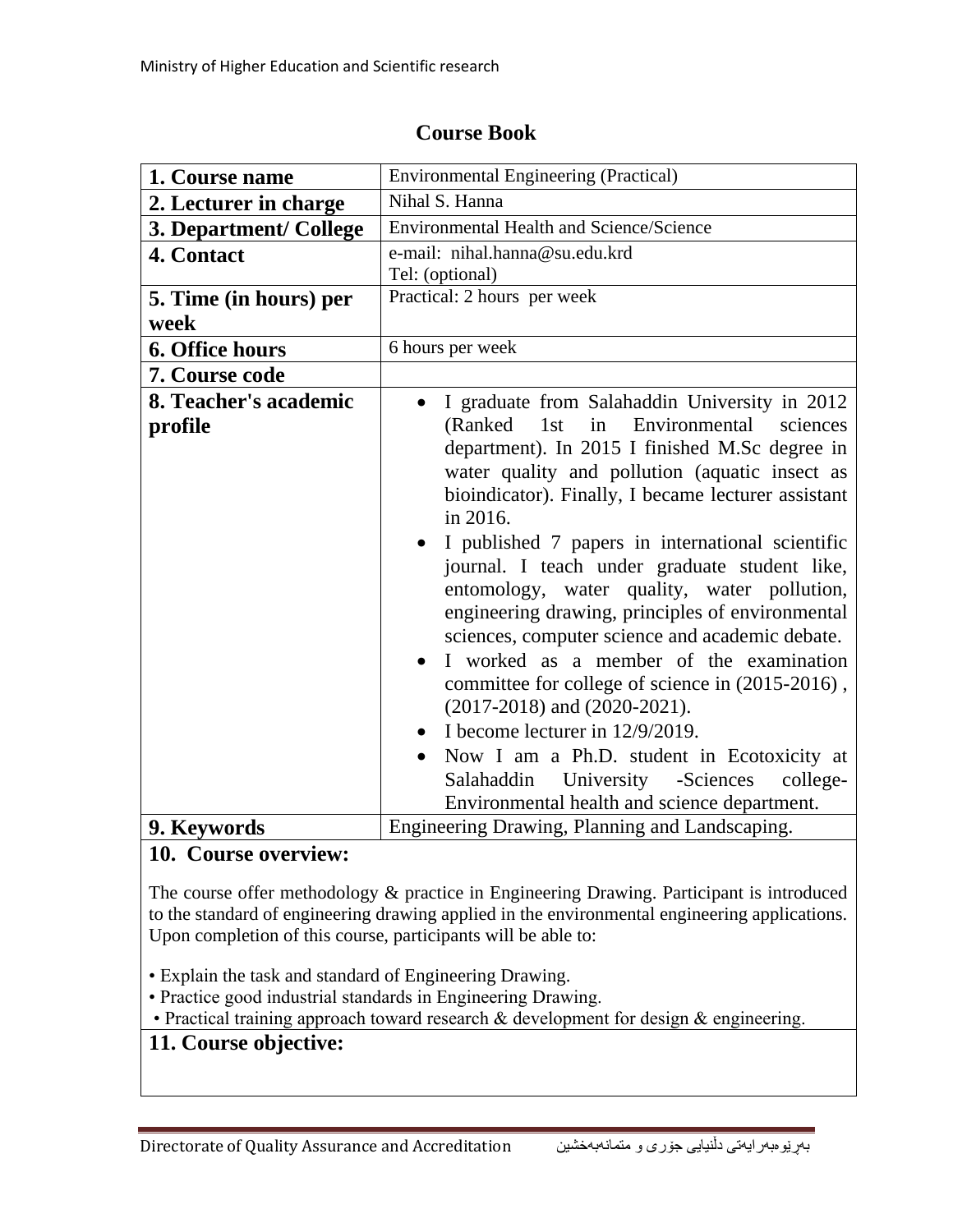This course involves an introductory experience in technical drawing as a tool of technical communication. Primary emphases are on development of basic drafting skills, visualization and solving graphical problems. The objective of the course is to teach students the tools and techniques for making engineering drawings. By the end of the course, students should gain the practical knowledge of engineering design drawing ability as well as comprehending architectural, electrical and mechanical drawings. The scope of the course is in two parts, which involves introduction to basics of technical drawing skills for drawing basic geometric shapes and graphical projection techniques.

## **12. Student's obligation**

A typical class will be to start with quiz. Every student must have two examinations, the attendance and classroom activities. So that the final grade will be based upon the following criteria:

- $\checkmark$  Mean of two practical examinations: 30%
- $\checkmark$  Daily quizzes: 5%

# **13. Forms of teaching**

Different forms of teaching will be used to reach the objectives of the course: power point presentations for the head titles, drawing steps and summary of conclusions, other illustrations, besides worksheet will be designed to let the chance for practicing on several aspects of the course in the classroom, furthermore students will be asked to prepare research papers on selective topics and summarize articles contents published in English into either Kurdish or Arabic language, those articles need to be from printed media or internet articles. There will be classroom discussions and the lecture will give enough background to translate, solve, analyze, and evaluate problems sets, and different issues discussed throughout the course.

To get the best of the course, it is suggested that you attend classes as much as possible, read the required lectures, teacher's notes regularly as all of them are foundations for the course. Lecture's notes are for supporting and not for submitting the reading material including the hand outs. Try as much as possible to participate in classroom discussions, preparing the assignments given the course given in the course.

#### **14. Assessment scheme**

Your final grade will be derived as follows:

Quizzes: About 10 quizzes will be given throughout the semester. They will be given at the end of the class.

Exams: There will be two closed book exams given throughout the semester. Each test will be scheduled for 90 minutes.

#### **15. Student learning outcome:**

by the end of the course, students should be able to:

- 1. Ability to relate and apply fundamental sciences to learning the essential engineering concepts and theories of different branches.
- 2. Ability to define clearly and analyse the engineering problems by applying the introduced engineering concepts and theories of the related branch.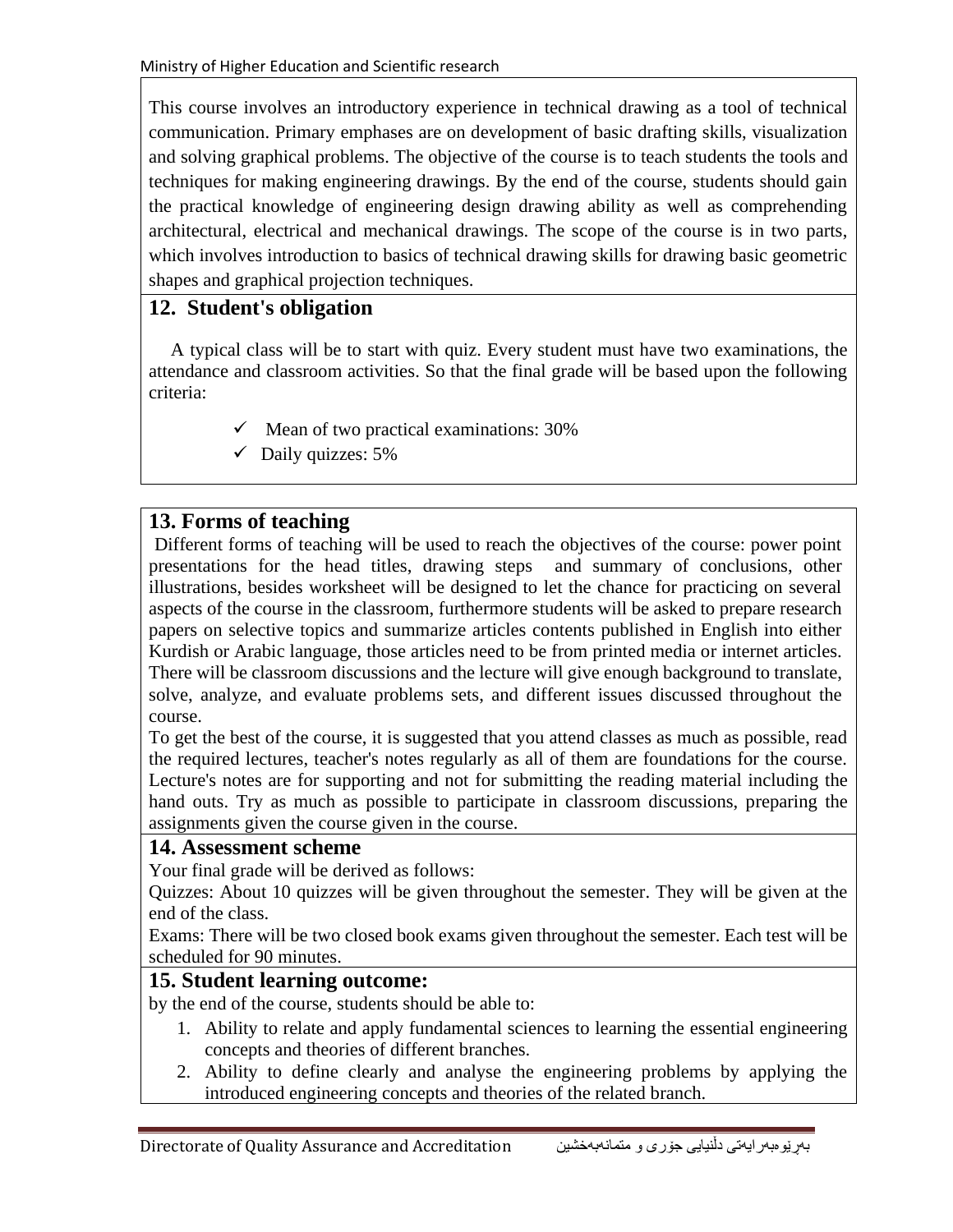Ministry of Higher Education and Scientific research

- 3. Ability to use decision-making skills and perform design calculations correctly for the solution of the defined problem/project by applying the introduced theories of the related engineering branch.
- 4. Ability to participate in team-works in a harmonized manner for the solution of the targeted problem.

### **16. Course Reading List and References:**

- 1. Taffesse, W. and Kassa, L. 2005. *Engineering Drawing Lecture Notes for Environmental Health Science Student*. Produced in collaboration with the Ethiopia Public Health Training Initiative, The Carter Center, the Ethiopia Ministry of Health, and the Ethiopia Ministry of Education.
- 2. Reddy, K. V. 2008. *Textbook of Engineering Drawing*. 2nd Edition, BS Publications. Hyderabad.

| <b>17. week</b> | <b>Topic</b>                                                              |
|-----------------|---------------------------------------------------------------------------|
| 1               | An introduction to Engineering Drawing                                    |
| $\overline{2}$  | Drawing equipment and their use                                           |
| 3               | Basic principles of engineering drawing                                   |
| $\overline{4}$  | Sizes and layout of Drawing Sheets                                        |
| 5               | <b>Engineering Drawing Operations</b>                                     |
| 6               | Lines                                                                     |
| $\overline{7}$  | Drawing of Geometrical figures                                            |
| 8               | Free hand drawing of lines, polygons, hexagons, pentagon, and<br>octagon. |
| 9               | Free hand drawing of ellipse and angles.                                  |
| 10              | Dimensioning                                                              |
| 11              | Projections (part 1)                                                      |